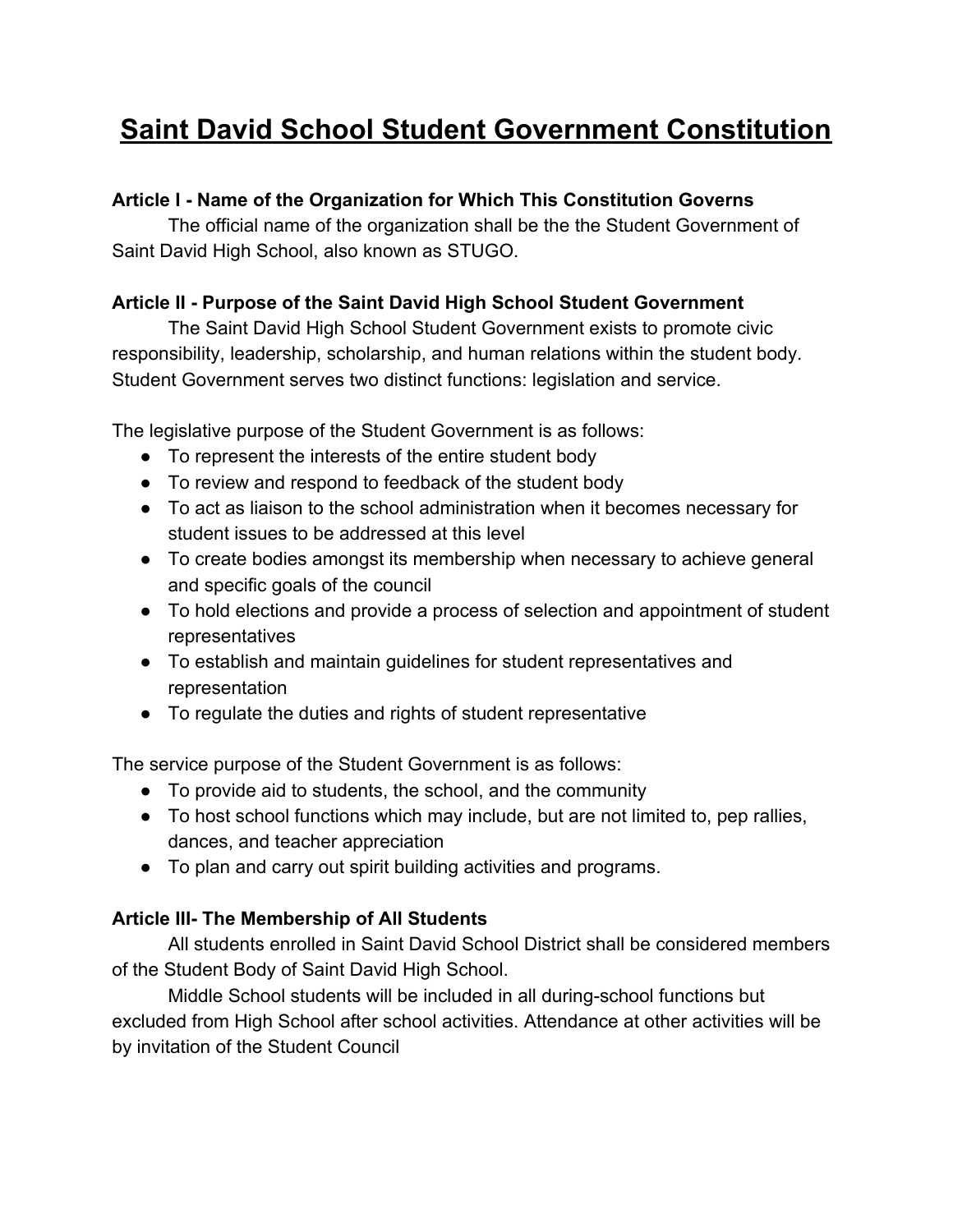#### **Article IV - Membership**

Section 1: Saint David High School shall have a Student Government to represent the student body in governing its affairs. The Student Government shall consist of: five elected Student Body Officers, one elected President, Vice President, Secretary, Treasurer, and Public Relations and honorary members, as necessary, approved by the Principal and President.

Section 2: Saint David High School shall have a Student Class Government to represent each individual class in its affairs. The Student Class Government shall consist of five elected Student Body Officers, one elected President, Vice President, Secretary, Treasurer, and Representative.

Section 3: Saint David High School Student Government Advisor(s) / Sponsor(s) shall be appointed by administration. The sponsor is responsible for ensuring an effective and strong organization accurately representing the student body interests. The sponsor may volunteer and suggest information but has no voting power. The sponsor has veto power over decisions that are against school policies or that otherwise inappropriately represent the government.

#### **Article V - Establishment of the Requirements for Membership**

Section 1: Membership of this organization shall be open to current students who are in good academic standings and should have no expulsions or out of school Suspensions.

Section 2: Lack of good academic standings and attendance, expulsions, or out of school suspension may lead to removal at the request of the advisor. The advisor will inform the principal of the need for removal.

Section 3: All members must attend scheduled meetings and participate in activities during the school year to qualify for STUGO awarded credit. Failure to do so may result in suspension, expulsion from the chapter, or loss of STUGO Credit.

Section 4: All members are viewed as ambassadors of STUGO and are expected to act in a responsible and mature manner. Failure to do so may result in suspension or expulsion from the chapter.

#### **Article VI - Election Procedures**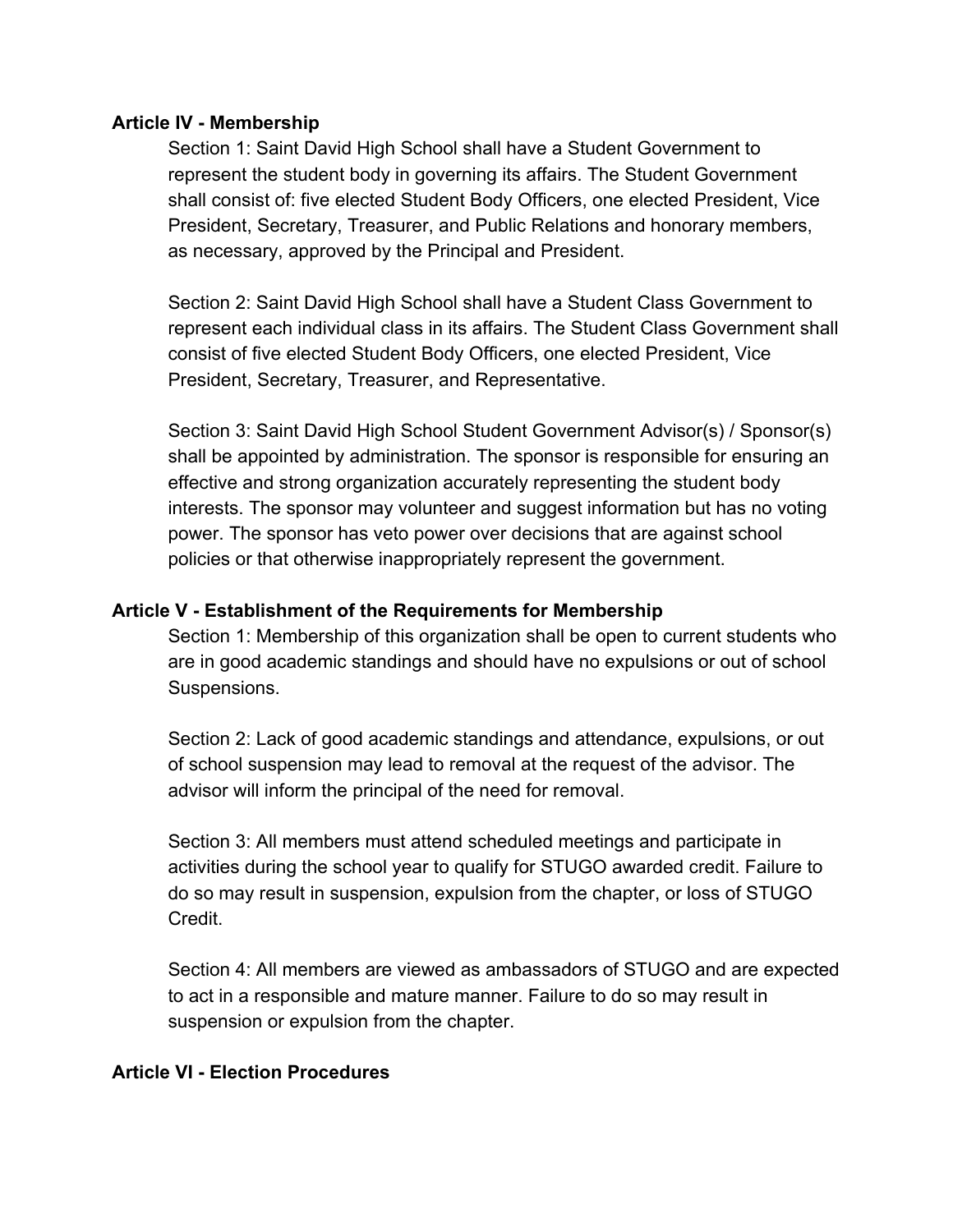Section 1: Elections of all offices for the following academic year shall be held in April at the earliest possibility.

Sections 2: Potential candidates are first required to fill out applications which will be located in the Administrative Offices beginning after or around the last two weeks of March.

Section 3: After qualified candidates have completed the application packet successfully and been approved by advisors or administration candidates will then be required to begin campaigning which includes but is not limited to posters and speeches. Monetary bribes and slanderous speeches are not allowed and qualified candidates may be removed from the election process.

Section 4: Officers will be elected by ballot according to the respective office and Body.

Section 5: Speeches will be given during an appointed assembly or meeting. Speeches will be limited to one to three minutes.

Section 6: Voting will be held during an assembly including but not limited to 8th-11th grade students.

## **Article VII - Roles of Student Government Offices**

The Student Government Executive board must meet every July or as soon as possible before the upcoming year to finalize the Fall/Spring Calendar for upcoming Events.

The Role of the President shall be as follows:

- directs meetings with efficiency, order, and purpose
- prepares the agenda with the secretary
- appoints committees as needed
- keeps members informed and serves as a role model
- works closely with STUGO council and administration on a regular basis

The Role of the Vice President shall be as follows:

- presides as president when president is absent
- strives to involve members in discussion
- enforces meeting etiquette
- acts as monitor over all committees created by the president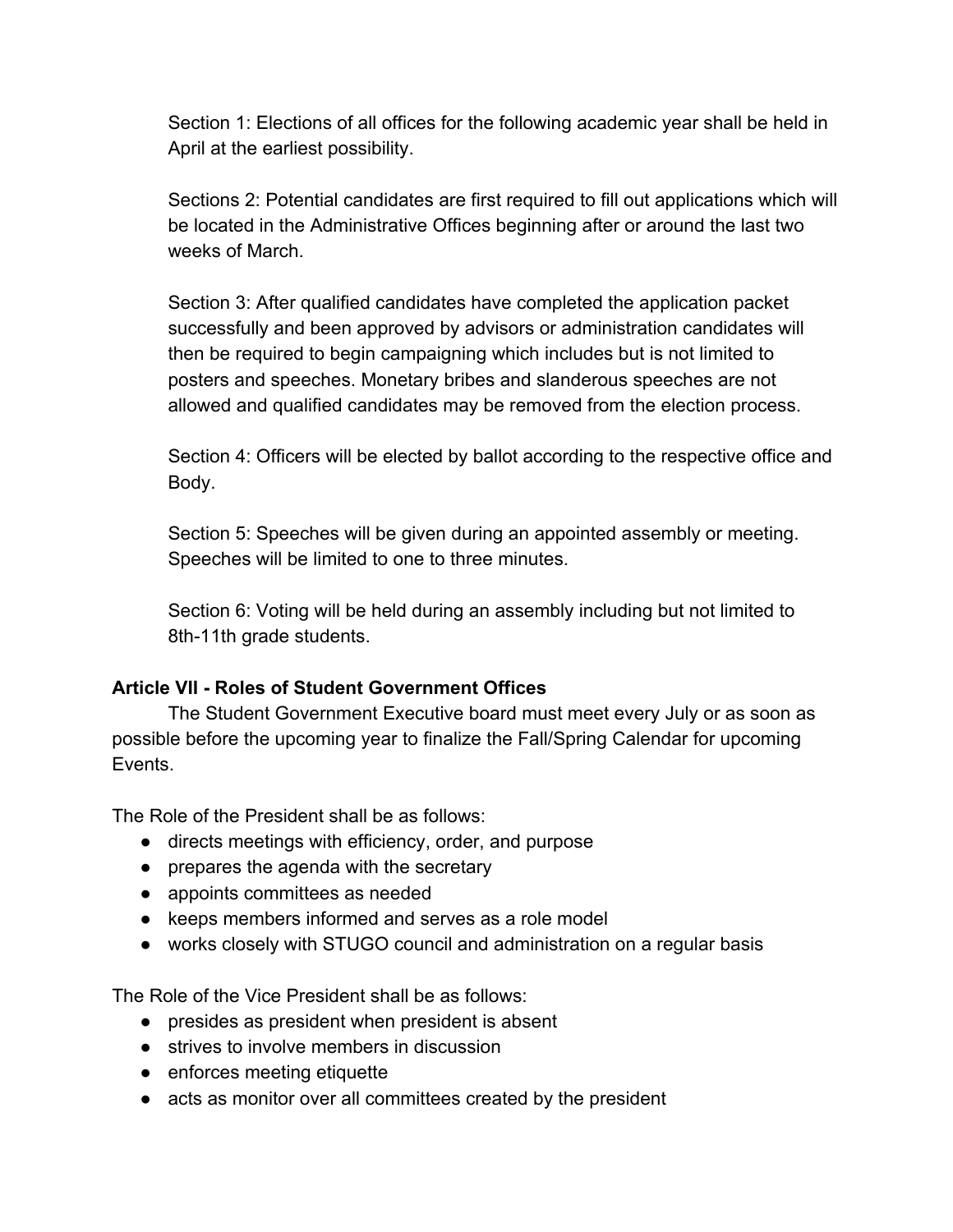The Role of the Secretary shall be as follows:

- works with the president by writing and distributing the agenda for each meeting
- records official minutes including but not limited to all motions and outcomes of the vote
- reports on previous meeting minutes for ratification
- takes attendance during each meeting and maintains a current membership roster
- handles all correspondence

The Role of the Treasurer shall be as follows:

- reports weekly on the status of STUGO monetary funds
- assists on developing a monetary budget as needed
- maintains current ledger on STUGO monetary funds
- responsible for requesting all money for bills or purchases made by the council with the advisor's consent

The Role of the Class Officers shall be as follows:

- all class officers shall have the same jobs as their equivalent within the main Student Government as specific to their class needs
- All elected officers, including class officers, must attend the weekly STUGO meetings excluding club officers. Failure to do so may result in suspension, expulsion from the chapter, or loss of STUGO credit

The Role of "Other" Participants:

● any student who regularly and actively participates in STUGO events and activities shall be eligible for STUGO credit

# **Article VIII - Procedures for Conducting Regular STUGO Meetings**

The procedures for STUGO meetings shall be as follows when applicable:

- STUGO shall meet once per week with additional meetings held when needed
- Executive meetings will be held when needed
- attendance shall be taken by the secretary
- ratification of previous STUGO minutes
- address unfinished "old" business, new business, class business, then club business
- call to the public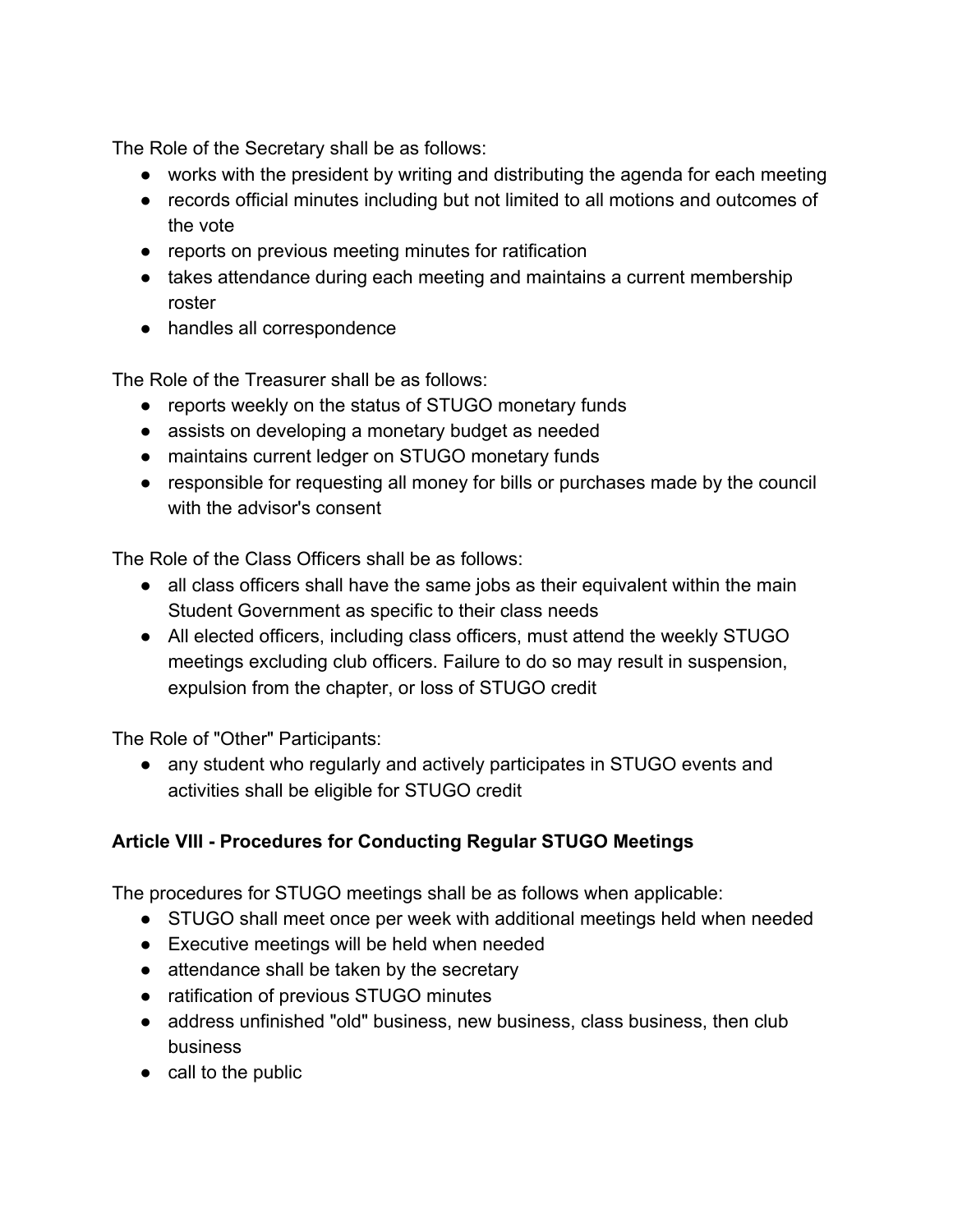The procedures for voting shall be as follows:

- STUGO will follow basic parliamentary procedures
- Only elected / appointed officers are eligible to cast one (1) vote
- In the event of a tie the STUGO President shall be entitled to an additional vote

#### **Article IX - Amending the Saint David Student Constitution**

Section 1: The student government constitution of Saint David Schools may be amended at any time during the school year after written proposal to the Student Government President. Ratification of the Constitution and Amendments needs a two-thirds vote of all elected / appointed officers. The Constitution must be approved by the student council sponsor and the administration. The Constitution must be reviewed on a yearly basis.

Section 2: This Constitution and its Amendments supersede any previous Constitution(s) associated with the Saint David Student Government.

Section 3: Issues arising but not address in this Constitution shall be brought before the Student Government Advisor for review and decision and then presented to the Student Government for vote.

## **Article X - Resignation and Removal of Student Government Officers**

Section 1: Resignations

• Any member who wishes to do so may choose to step down as a Student Government Officer with a formal letter of resignation

Section 2: Forcible Removal due to lack of Performance

- Students wishing to address grievances shall bring their concerns privately to the STUGO advisor
- The STUGO advisor shall confer with the officer in question and place said officer on a performance plan
- If the officer fails to improve within a specifically appointed time period then the issue of expulsion from their office shall be brought to the Principal for a decision.
- Members may be suspended and / or removed from their office at the discretion of Administrators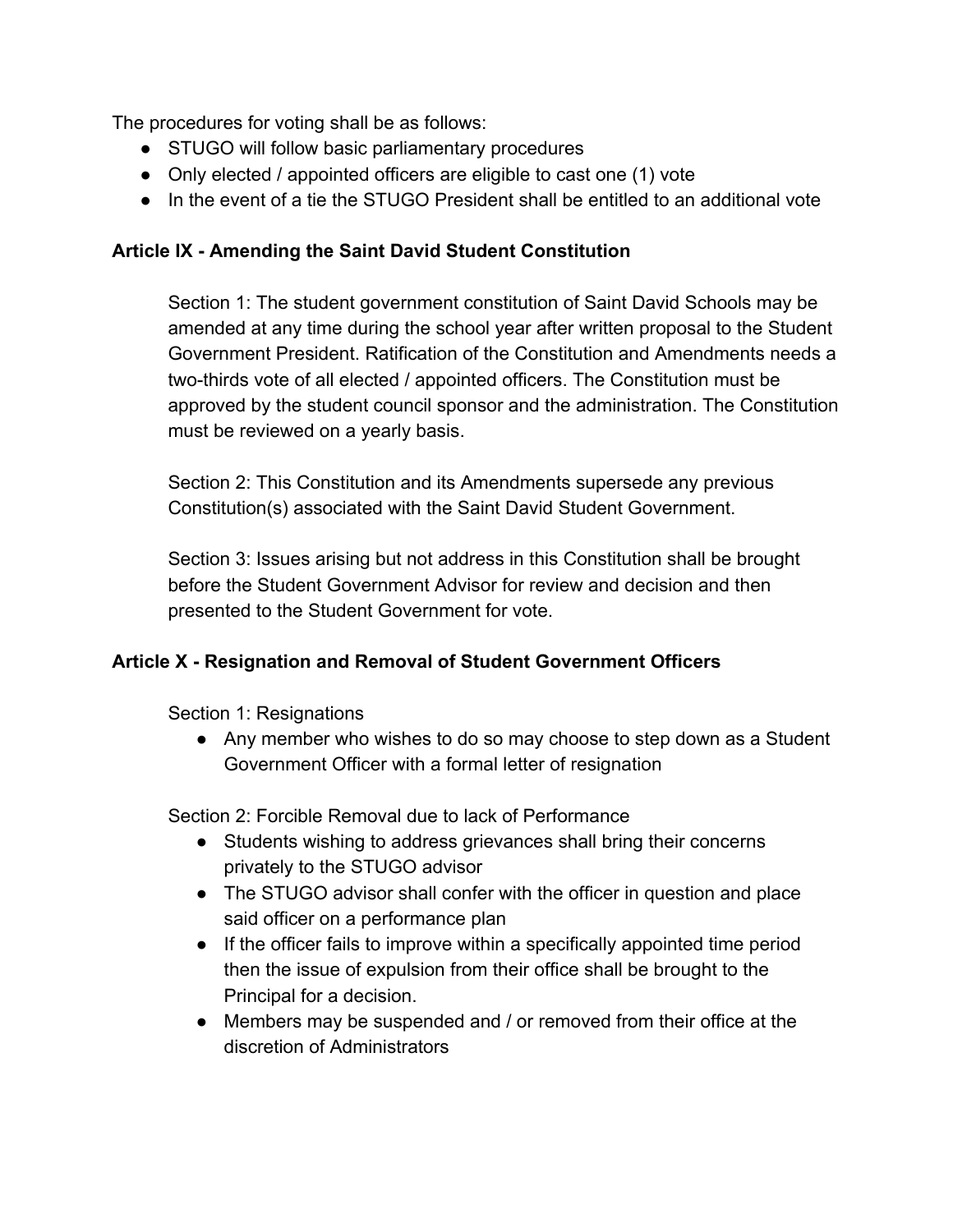#### **Article Xl - Activity Guidelines**

Section 1: Student Funds/fundraisers

- There shall be no more than two (2) continuous fundraisers happening at any time within the student body
- Fundraisers shall not last longer than two weeks at length
- Each class is allowed only two fundraisers per semester. Duplicate fundraisers are not allowed within the same semester between two different organizations, but are allowed within the same class.
- Traditional fundraisers should be held with respect to the class.
- Exceptions to this may be approved by the Student Government.
- Any funds left over after a senior class has graduated will be transferred to the Student Government Account.

Section 2: Saint David Sidewalk

• STUGO and NHS are responsible for the upkeep of cleanliness on the sidewalk located south of the school. STUGO shall clean the area approximately twice a year, during the second and fourth quarters. NHS is responsible for the remaining quarters

Section 3: Traditional Events

- Spirit Week / Homecoming Activities may include: an overall weekly theme, daily themes, lunchtime activities, a bonfire, pep assembly, dance, parade, alumni ten year reunion.
- Talent Show
- Mr. SDHS
- Service Projects
- Winter Semi-Formal
- Teacher Appreciation
- Welcome Assembly
- Food Drive in November
- December Party
- Spirit Days (Weekly when necessary)
- STUGO Senior Scholarship

Section 4: Paperwork Process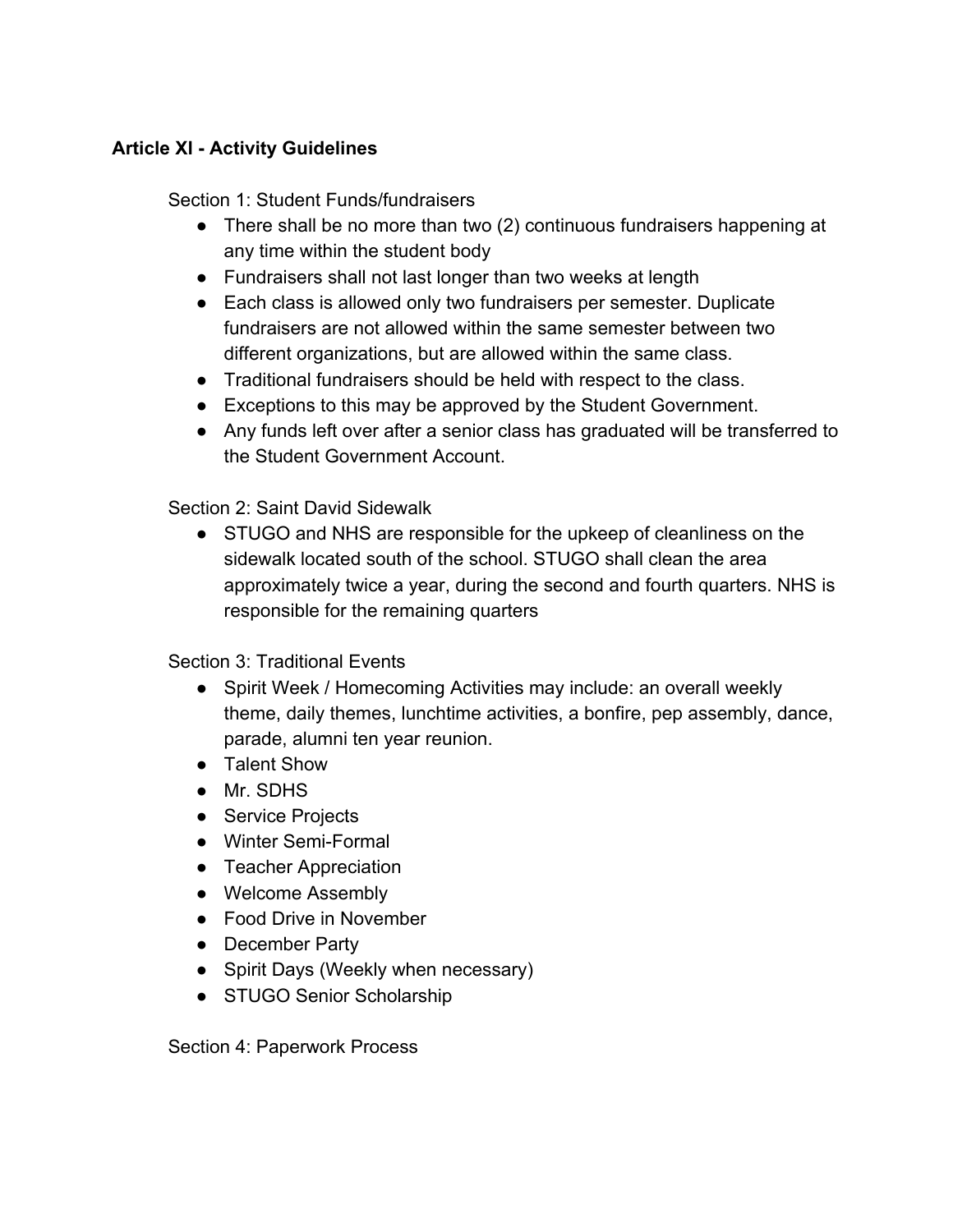- Activity Form and Building Request forms must be filled out by the appropriate organization then submitted the STUGO two weeks prior to the event
- When necessary, requests for money boxes / bags must be submitted to the Principal's office
- Reimbursements must first be voted on during STUGO meetings and may only disbursed when accompanied by a receipt

o Expenditures must have prior approval